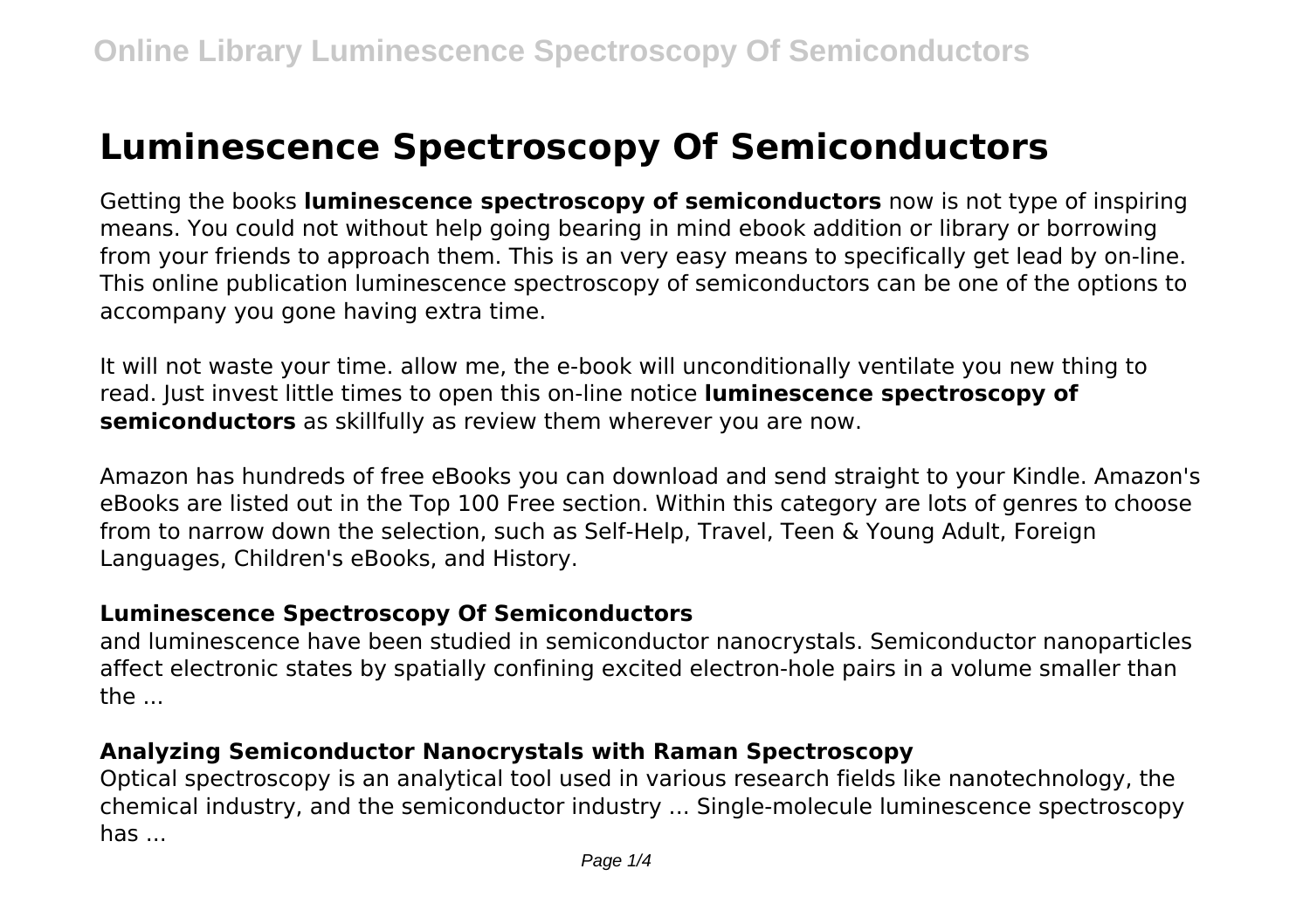## **Optical Spectroscopy of Polymers**

In FY 2019, we worked to improve the characteristics of a high-mobility TFT that uses zinc oxynitride (ZnON) and indium-gallium-zinc-tin oxide (IGZTO) as the semiconductor material. In our ...

## **6.3 Display technologies**

since 2016 PostDoc at the University of Münster, Institute of Physics 2013 - 2016 PhD student at the University of Münster, Institute of Physics 2010 - 2013 PhD student at Chemnitz University of ...

#### **Dr. Robert Schmidt**

My research involves the application of a range of optical spectroscopic techniques to study physical processes in III-V semiconductors and related nanostructures and devices. Particular interests are ...

## **Professor David Mowbray**

Scientists have taken a significant step in understanding these whirling quasiparticles and putting them to work in future semiconductor technologies. Researchers reported that they have imaged the ...

### **Stanford Scientists Have Produced the First Complete Picture of an Elusive Quasiparticle**

Fedorov received his PhD degree in physics for his work on color center lasers and laser spectroscopy of the rare earth aggregate ... has been focused on physics of laser media based on semiconductor ...

## **Vladimir V. Fedorov**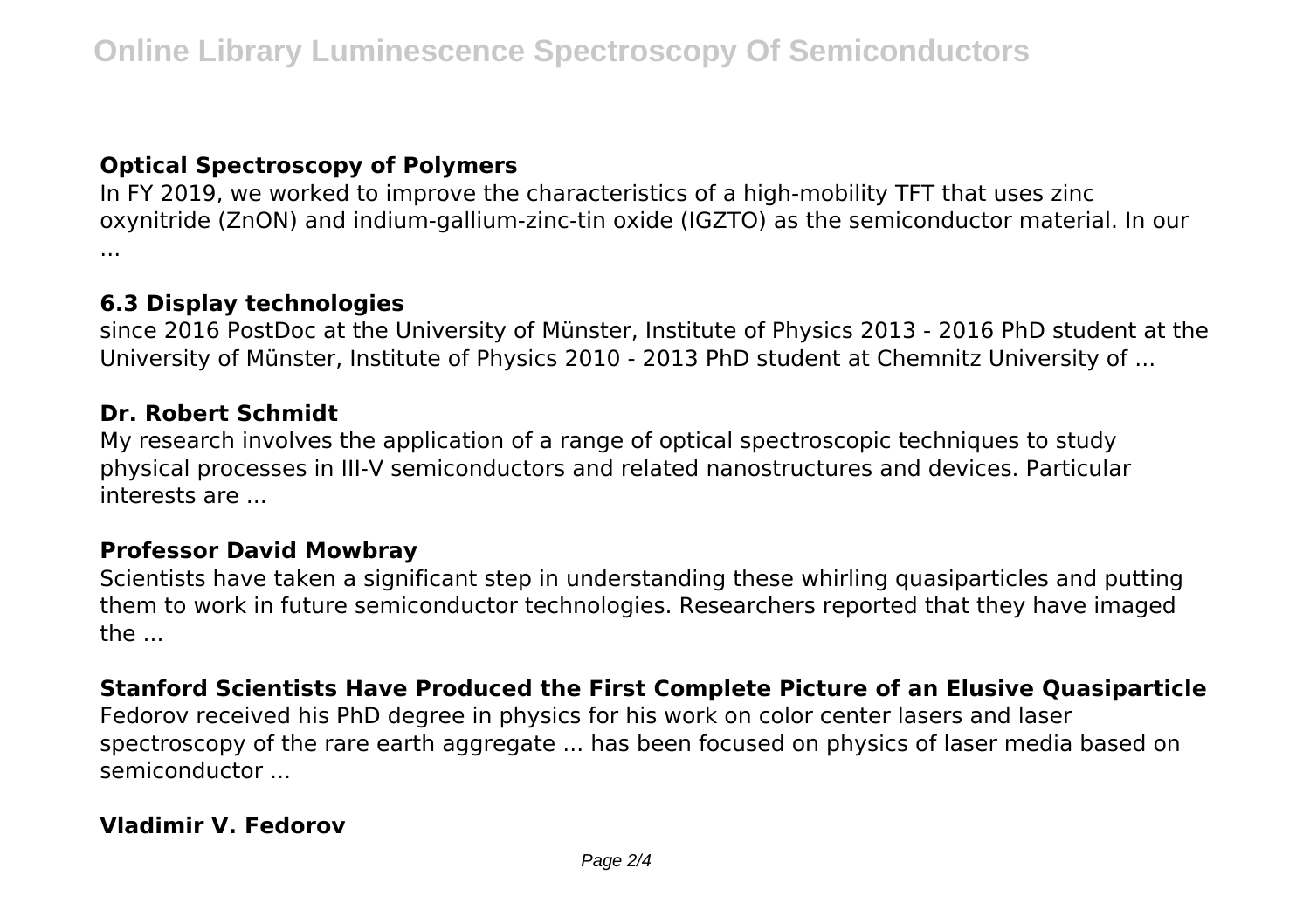H.D. Trottier lattice quantum chromodynamics, phenomenology of strong and weak interactions, field theoretical study of non-Abelian gauge theories The minimum requirement consists of 17 semester hours ...

#### **Department of Physics**

Impurity Absorption Spectroscopy in 28 Si: the Importance of Inhomogeneous ... Type II Band Alignment in Si1-xGex/Si(001) Quantum Wells: the Ubiquitous Type I Luminescence Results from Band Bending M.

#### **Publications (Archive)**

Shiwei Gu Ph D: Physics, University of Science and Technology of China - Hefei, China Dissertation/Thesis Title: Areas of Research: Low dimensional condensed matter physics, Luminescence, ...

### **Advanced Manufacturing of Polymers & Soft Materials**

Since 1993 I have been a faculty member at the Department of Physics. I developed and currently teach a three part Undergraduate/Graduate Laser Physics/Laser Spectroscopy curricula. Laser Physics I & ...

## **Sergey Mirov**

Get ready for another step towards our dystopian future as scientists have invented a way to track and monitor what we eat. This 2mm x 2mm wireless sensor can be mounted on to teeth and can ...

# **The IoT (Internet Of Teeth)**

I started III-nitride semiconductor research at the University of Tokushima in Japan in 1997, and then worked at Nitride Semiconductor Ltd. in Tokushima as the R & D director from 2000 to 2002. I